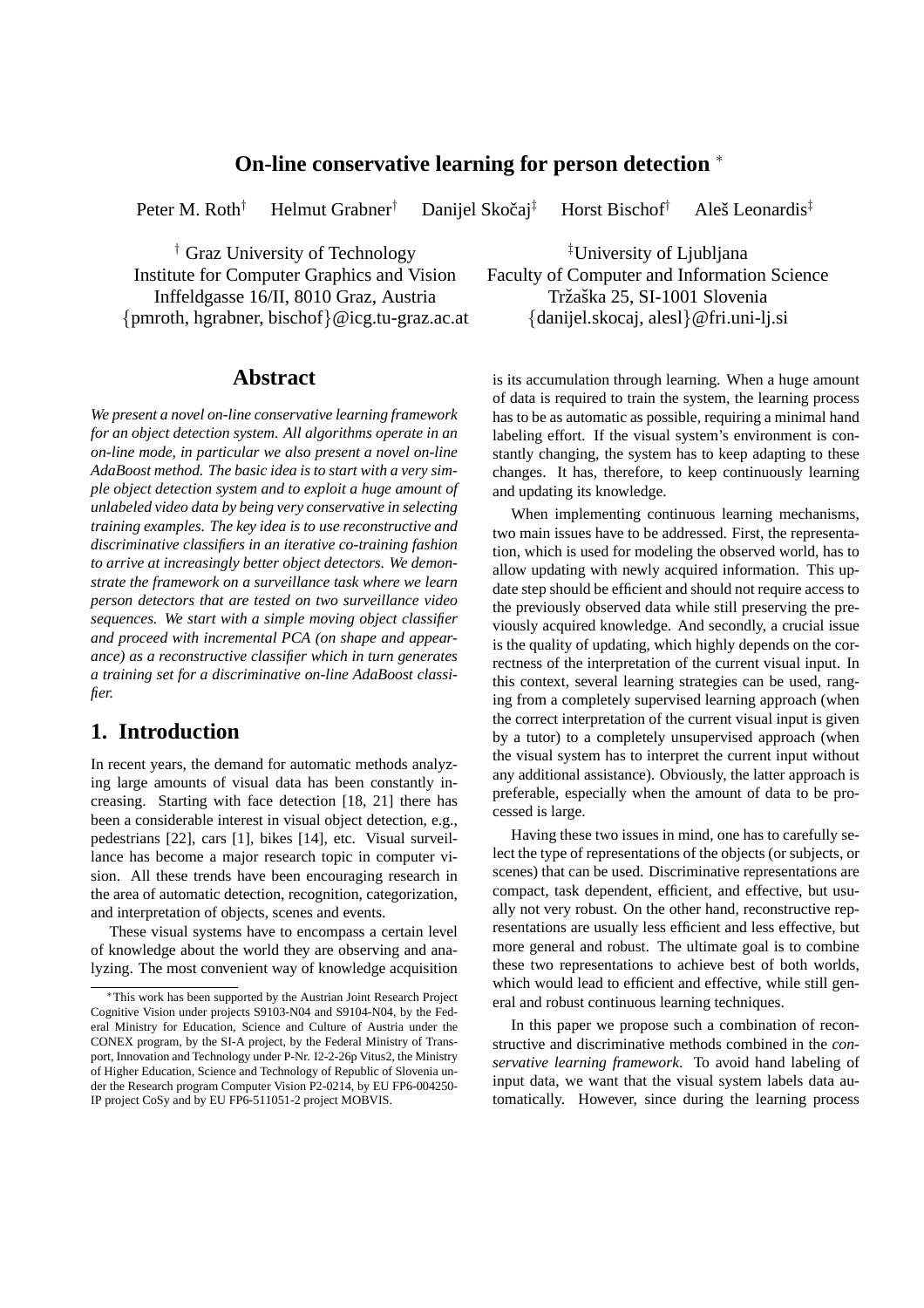a sufficient knowledge required for reliably evaluating the visual input is still to be acquired, the process of labeling should strongly be intertwined with the process of continuous learning, which could provide enough redundant information to determine statistically consistent data. Only the sufficiently consistent data would then be used to build the representations, enabling robust learning (and updating of the representations) under non-ideal real-world conditions. We refer to this approach as conservative learning. Also importantly, such a conservative approach assures, that nonrelevant (corrupted, inexact, false) data is not included into the model and that the model is not degraded.

The proposed framework is depicted in Fig. 1. The basic idea is to use a huge amount of unlabeled data that is readily available for most detection task (i.e., just mount a video camera and observe the scene) to avoid hand labeling of training data for object detection tasks.



Figure 1: The proposed on-line learning framework.

We use two types of models, a reconstructive one which assures robustness and serves for verification, and a discriminative one, which actually performs the detection. To get the whole process started we use a simple motion detector to detect potential objects of interest. In fact, we miss a considerable amount of objects (which can be compensated by just using longer sequences) and we will get also a lot of miss-detections (which will be reduced in the subsequent steps). The output from the motion detector can be used to robustly build a first initial reconstructive representation (to further increase the robustness we are combining multiple cues – we use one representation on shape and the other on appearance). In particular, we use the robust incremental PCA [20] at this stage so that most of the miss-detections (background, false detections, over-segmentations, etc.) are not incorporated in the reconstructive model. This is very crucial as the discriminative classifier needs to be trained with "clean" images to produce good classification results. The discriminative model, the incremental AdaBoost, is then used to detect new objects in new images. The output of the discriminative classifier is then verified by the reconstructive model, and detected false positives are fed back into the discriminative classifier as negative examples and true positives as positive examples to further improve the discriminative model. In fact, it has been shown in the active learning community [16], that it is more effective to sample the current estimate of the decision boundary than the unknown true boundary. This is exactly achieved by our combination of reconstructive and discriminative classifiers. Exploiting the huge amount of video data, this process can be iterated to produce a stable and robust classifier. Since all the methods used operate in an incremental manner, every image can be discarded immediately after it is captured and used for updating the model.

Very recently we presented a preliminary version of the proposed approach [17]. It was based on batch methods, so it was not suitable for on-line learning. In this paper we extend this approach in several directions – most importantly, we embed the proposed approach in an incremental framework enabling on-line unsupervised learning in particular on-line boosting.

Also in the past a few attempts have been made to propose methods, which would enable automatic labeling of training data. The outlined approach is similar to the recent work of Nair and Clark [13] and Levin et al. [9]. Nair and Clark propose to use motion detection for obtaining the initial training set and then Winnow as a final classifier. Their approach does not include reconstructive classifiers, nor does it iterate the process to obtain more accurate results. In that sense our framework is more general. Levin et al. use the so called co-training framework to start with a small training set and to increase it by using a co-training of two classifiers operating on different features. We show that using a combination of reconstructive and discriminative classifiers helps to increase the performance of the discriminative one.

The rest of the paper is organized as follows. In Section 2 we detail our approach. In order to make the discussion concrete we will use person detection from videos. The experimental results in Section 3 demonstrate the approach on some challenging video sequences with groups of people and occlusions. Finally, we present some conclusions and work in progress.

# **2. On-line Conservative Learning**

## **2.1. Motion**

Having a stationary camera a common approach to detect moving objects is to threshold the difference image between the current frame and a background model. A simple method for computing a background model is a pixel-wise temporal median filter. To reduce computational costs and to have an on-line method McFarlane and Schofield [12] developed the approximated median. For that purpose the me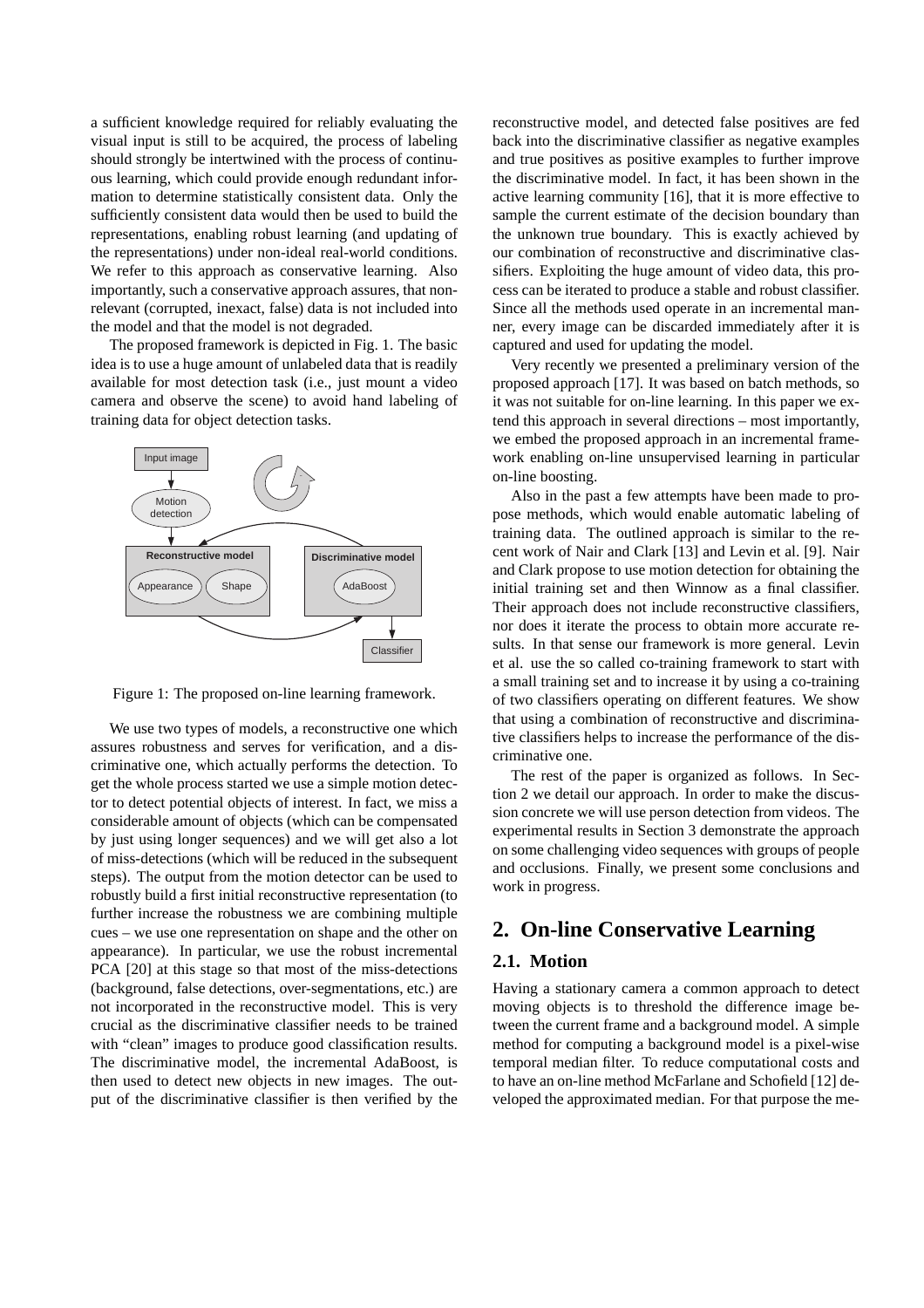dian is approximated by incrementing the current estimate by one if the input pixel value is larger than the estimate and by decreasing it by one if smaller. This estimate eventually converges to the real median. The obtained motion blobs can be labeled as persons if the aspect ratio of their bounding box is within the pre-specified limits.

## **2.2. Reconstructive model**

We use a PCA-based subspace representation as a reconstructive model. This low-dimensional representation captures the essential reconstructive characteristics by exploiting the redundancy in the visual data. As such, it enables "hallucinations" and comparison of the visual input with the stored model [7]. In this way the inconsistent data can be rejected and the discriminative model can be trained from clear data only.

During the learning process, however, a sufficient knowledge required for a reliable evaluation of the visual input is still to be acquired. Nevertheless, by considering the reconstruction error, the robust learning procedure can discard inconsistencies in the input data and train the model from consistent data only [5, 19]. Furthermore, this can be done also in an incremental way. A bunch of methods for incremental building of eigenspaces have been proposed [4, 6, 10], some of them specifically addressing also the problem of robust incremental learning [20, 11]. We use a simplified version of [20] and by checking the consistency of the input images (patches) we keep continuously accepting or rejecting potential patches as positive or negative training examples for the discriminative learner (and updating the reconstructive model).

To further increase the robustness of the reconstructive model, we build two subspace representations in parallel: appearance-based and shape-based representation. The former is created from the cropped and resized appearance patches, which are detected by the motion detector. Since the output of this detector is also a binary segmentation mask, this mask is used to calculate the shape images based on the Euclidean distance transform [3].

Having these models, each image can be checked whether it is consistent with the current models or not. When a false detection occurs, the reconstruction error is significantly larger (i.e., the original image and its reconstruction differ significantly), thus the image gets discarded. Since the main idea of conservative learning is to consider only the images (patches), which are sufficiently consistent with the current model, we accept only the images, which are close enough to both, the appearance and the shape model. We thus assure that the discriminative learner gets most of the time the clean data. And this is done in an incremental manner, feeding the learner continuously, as new data arrives.

## **2.3. On-line AdaBoost**

We introduce a new variant of on-line AdaBoost for object detection based on the well known work of Viola and Jones [21]. The proposed on-line boosting algorithm was inspired by the ideas of Oza et al. [15].

In order to simplify the the further discussion, we will need to define some terms:

- Weak classifier A weak classifier  $hWeak$  performs slightly better than random guessing (i.e., for a binary decision task, the error rate must be less than 50%). The hypothesis generated by a weak classifier corresponds to a feature using a defined learning algorithm. We use two kinds of features, the classical *Haar Wavelets* [21] (using a simple threshold or a Bayesian decision criterion) and *local edge oriented histograms* [8] (using nearest neighbor for classification).
- **Base classifier** Given a set of M weak classifiers, a base classifier hBase selects exactly one weak classifier from this set:  $hBase : hWeak^{\tilde{M}} \rightarrow hWeak.$
- **Strong classifier** Given a set of N base classifiers, a strong classifier is computed as linear combination of these classifiers: hStrong(x) = sign( $\sum_{n=1}^{N} \alpha_n$ .  $hBase_n(\mathbf{x})$ .

For off-line AdaBoost training a fixed set of training images (positives and negatives) and a pool of possible features are given. First, the weight distribution for these examples is initialized. Next, in each boosting iteration a new base classifier and a corresponding weight are computed (using all samples) and the weight distribution of the examples is updated. For that purpose all weak classifiers are trained separately, where the best weak classifier (i.e, the one with the lowest error with respect to the current weight distribution) is selected as base classifier. Finally, a strong classifier is computed as weighted linear combination of the base classifiers added to the system before. The principle is depicted in Fig. 2.

To obtain an on-line boosting algorithm, each of the steps described above must be on-line, where the current classifier is updated whenever a new sample arrives. On-line updating the weak classifiers and therefore updating the base classifiers and estimating the corresponding weights is not the problem. The crucial step is the computation of the weights for the samples, because we don't have a priori knowledge about the difficulty (i.e., we do not know if we have seen the sample before). Thus, the basic idea is to estimate the importance of sample while propagating it through the different base classifiers.

In particular the new on-line AdaBoost training works as follows: First, the fixed set of base classifiers is initialized with randomly chosen weak classifiers. Next, when a new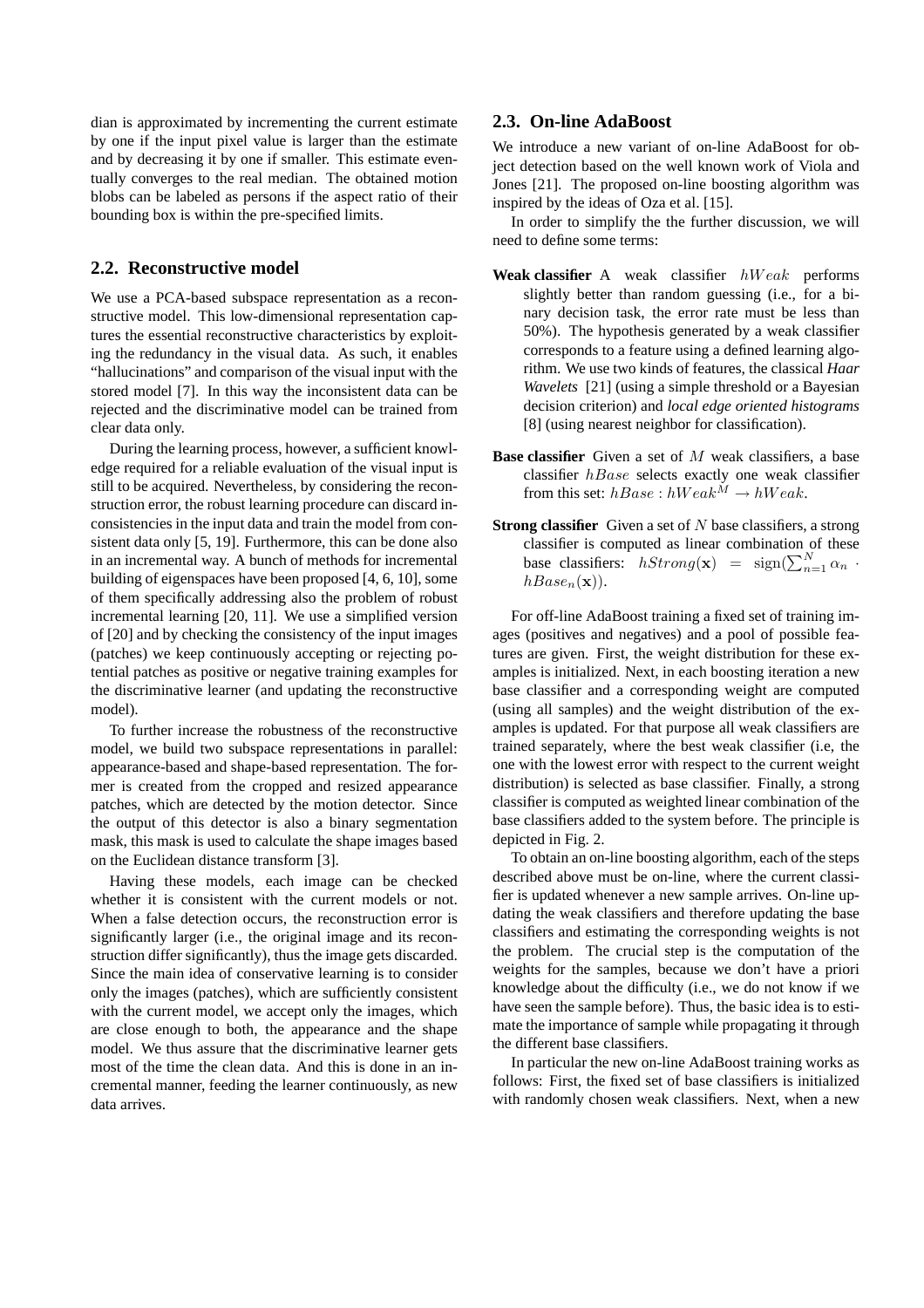

Figure 2: Off-line AdaBoost training.

training sample arrives the set of classifiers is updated. For updating the weak classifiers any on-line learning algorithm may be used, but we employ a standard Kalman filtering technique to estimate the distribution of positive and negative samples and generate a hypothesis similar as we do in the off-line case. The number of required updates is estimated with respect to the importance of the current sample. The best weak classifier (having the lowest error) is selected as base classifier, where the error for every weak classifier is calculated from the weights of correctly and wrongly classified examples seen so far. Finally, the corresponding weight and the importance weight of the sample are updated and the importance weight is passed to the next base classifier. In order to increase the diversity of the classifier pool and to allow for changes in the environment the worst classifier is replaced with a new one randomly chosen from the feature pool. This procedure is repeated for all base classifiers.

When all base classifiers have been updated a strong classifier is build from the base classifiers (linear combination using the estimated weights). In contrast to the off-line version a classifier is available at any time. The overall principle is depicted in Fig. 3 and is summarized more detailed in Algorithm 2.1.

As a drawback compared to off-line algorithms the discriminative complexity of the classifier is limited, because the number of base classifiers is fixed. But since the proposed system runs on-line, only a small number of weak classifiers is sufficient for updating the base classifiers. By replacing the worst weak classifier within a base classifier in every update step, most of the possible features would be processed, if the process is running for a long time.



Figure 3: Proposed new on-line AdaBoost training.

# **3. Experimental Results**

#### **3.1. Test Data**

For testing our framework we used two different surveillance video sequences. For the first one (*CoffeeCam*), showing a corridor in a public building near to a coffee dispenser, we have recorded images over several days. A simple motion detector triggers the camera and then each second one image is recorded. In total we have recorded over 35000 images. To train the classifiers a sequence containing 1200 frames has been used. For evaluation purposes we have generated a challenging independent test set of 300 frames (containing groups of persons, persons partially occluding each other and persons walking in different directions) and a corresponding ground truth.

The second sequence (*Caviar*), showing a corridor in a shopping center, was taken by the CAVIAR project and is publicly available<sup>1</sup>. There is a great number of short sequences that have been joined to a single one. To avoid redundancy the frame rate was reduced to approx. 1 fps (only every 25th frame was stored). For evaluation purposes an independent test set of 144 frames was created. Note that CAVIAR provides a ground truth in XML format which we used for our evaluation. This ground truth annotates also persons which are only partially visible (e.g., only a hand or head). These test sequences were already used by Wang et al. [23] in a tracking task, but there are no results reported that can be compared to our evaluations. But as can be seen from their videos only a few persons are tracked.

<sup>1</sup>http://homepages.inf.ed.ac.uk/rbf/CAVIARDATA1/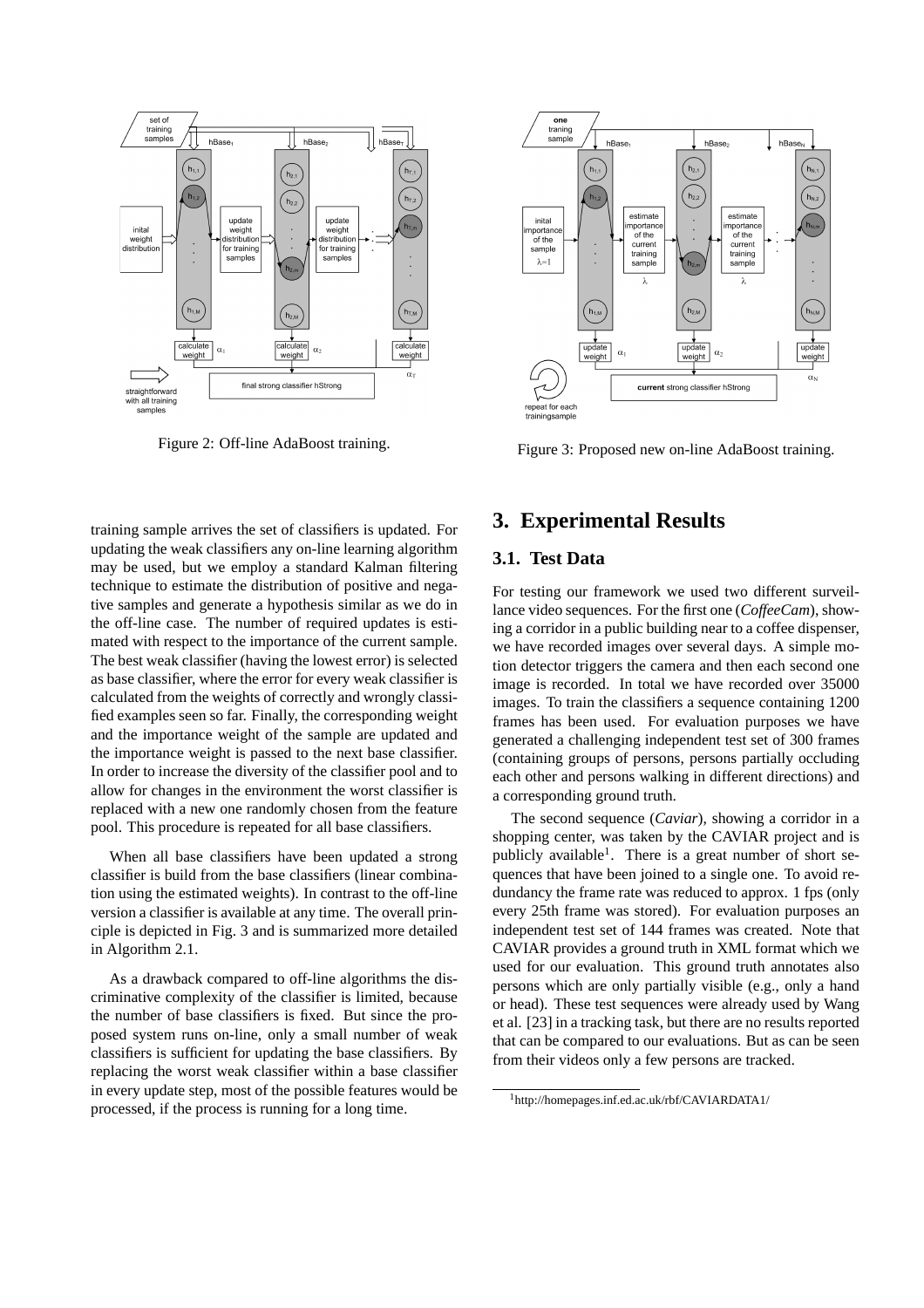**Algorithm 2.1** On-line AdaBoost for feature selection

**Require:** training example  $\langle \mathbf{x}, y \rangle$ **Require:** strong classifier hStrong (initialized randomly) **Require:** weights  $\lambda_{n,m}^{corr}$ ,  $\lambda_{n,m}^{wrong}$  (initialized with 1)

initialize  $\lambda = 1$ **for**  $n = 1, 2, ..., N$  **do** // update base classifier  $hBase_n$ set k according to  $Poisson(\lambda)$ **for**  $m = 1, 2, ..., M$  **do do** k **times** update classifier  $hWeak_{n,m}$  using  $\langle \mathbf{x}, y \rangle$ **end do**

// estimate errors **if**  $hWeak_{n,m}(\mathbf{x}) = y$  **then**  $\lambda_{n,m}^{corr} = \lambda_{n,m}^{corr} + \lambda; \ e_{n,m} = \frac{\lambda_{n,m}^{wrong}}{\lambda_{n,m}^{corr} + \lambda_{n,m}^{wrong}}$ **else**  $\lambda_{n,m}^{wrong} = \lambda_{n,m}^{wrong} + \lambda; \ e_{n,m} = \frac{\lambda_{n,m}^{wrong}}{\lambda_{n,m}^{corr} + \lambda_{n,m}^{wrong}}$ **end if end for**

// choose weak classifier with the lowest error  $m^+ = \arg \min_m(e_{n,m})$  $e_n = e_{n,m+}; hBase_n = hWeak_{n,m+}$ **if**  $e_n = 0$  or  $e_n > \frac{1}{2}$  **then** exit **end if**

// calculate weighting factor ´ *n* =  $\frac{1}{2} \cdot \ln \left( \frac{1 - e_n}{e_n} \right)$ 

// update importance weight **if**  $hBase_n(\mathbf{x}) = y$  **then**  $\lambda = \lambda \cdot \frac{1}{2 \cdot (1 - e_n)}$ else  $\lambda = \lambda \cdot \frac{1}{2 \cdot e_n}$ **end if**

// replace worst weak classifier with a new one  $m^-$  = arg max<sub>m</sub> $(e_{n,m})$  $\lambda_{n,m^-}^{corr} = 1; \ \lambda_{n,m^-}^{wrong} = 1;$ get new  $hWeak_{n,m-}$ 

**end for**

// update strong classifier *hStrong*(**x**) = sign $\left(\sum_{n=1}^{N} \alpha_n \cdot hBase_n(\mathbf{x})\right)$ ´

### **3.2. Description of Experiments**

In the conservative learning framework we perform updates only if we are very confident, in particular we used following update rule: The current classifier is applied to a training image; all patches that were labeled as object are verified by motion and PCA (appearance and shape). If the reconstruction error for both, appearance and shape, is very low there is a positive update of the classifier; if the reconstruction error is big and some motion restrictions are fulfilled there is a negative update. Both, positive and negative updates are required.

To monitor the progress during on-line training after several training images the classifier obtained up to now is evaluated on the test sequence.

The only input parameters we need are a crude estimation of the ground plane and the aspect ratio of a person. In all experiments we have used the following parameters: number of eigenvectors for appearance and shape PCA: 10; number of weak classifiers in each base classifier: 120; number of base classifiers: 40.

The experiments are split into two main parts: First, we trained and evaluated classifiers on the *CoffeeCam* sequence. Second, to demonstrate the on-line adaptation capability, a classifier trained on the *CoffeeCam* sequence was applied to the *Caviar* test set.

#### **3.3. CoffeeCam**

First, we need an initialization phase to collect positive and negative samples applying a motion based classifier. All patches where motion detection has detected an object are selected as positive examples. The negative examples are obtained by randomly sampling regions where no motion was detected (*AdaBoost1*). Since the motion detector returns approx. 10% false positives a robust reconstructive representation (PCA on appearance and shape) is computed from the output of the motion detector. Thus, the false positives can be filtered out and may be used as negative examples (*AdaBoost2*). Next, we can use the thus obtained data sets to train an initial AdaBoost classifier and PCA models for appearance and shape and start the on-line training. The PCA models were updated using the incremental PCA later on.

Let us have a look at the results obtained by on-line learning. As an evaluation criterion we used similar to [1], precision, recall and the F-measure that can be considered as trade-off between recall and precision. Fig. 4 depicts the performance curves if we start on-line training from *AdaBoost2*. One can see a clear improvement (especially in the first 100 steps) where a lot of false positives can be eliminated. The sudden decrease in performance around frame no. 900 is caused by a single background patch that is detected as a false positive over the whole test sequence; after the next update the curves get back to the previous level.

Fig. 5 depicts the performance curves if we start online training from *AdaBoost1*. Since this initial classifier is worse there is a greater number of false positives in the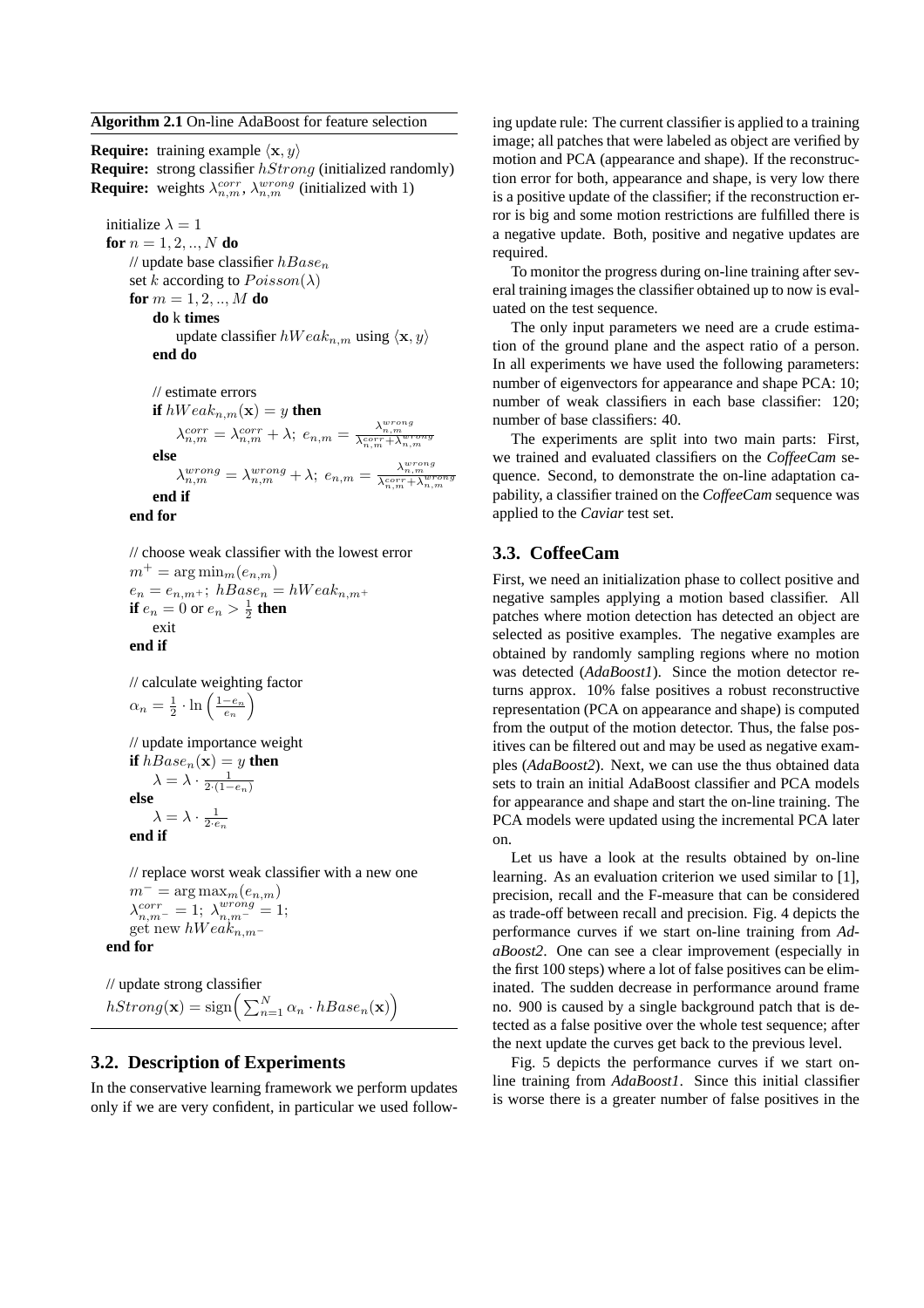

Figure 4: On-line learning started from *AdaBoost2*.

beginning. Therefore more than 300 frames are necessary to obtain comparable results to the previous classifier. This example demonstrates that it is beneficial (1) first to perform a few steps of off-line learning at the beginning and then switch to an on-line version and (2) to use clean data for training.



Figure 5: On-line learning started from *AdaBoost1*.

Fig. 6 shows the detections by three different on-line classifiers (initial, after 300 and after 1200 training frames) on the test sequence. There are many false positives in (a) that can be completely removed by on-line training, as can be seen in (b) and (c). Fig. 7 depicts some more examples of persons correctly detected by the final classifier that was trained with 1200 frames.

Finally, we want to show that the on-line algorithms are comparable to the off-line versions of the methods. Therefore we have trained classifiers of different stages using the



Figure 6: Improvement of on-line classifier: (a) initial classifier, (b) after 300 frames and (c) after 1200 frames.



Figure 7: Detections by the final classifier trained with 1200 frames.

off-line framework we have proposed in [17] and evaluated them on the test sequence. The initialization phase (collect patches and build an initial classifier) is the same as described above (*Off-line AdaBoost1* and *Off-line AdaBoost2*). To train a new classifier the current classifier is evaluated on another sequence. Thus, new positive and negative examples can be added to the current training set; a new classifier is trained (*Off-line AdaBoost3*). Table 1 depicts these increasingly better results compared to the final classifiers obtained by the on-line framework.

| method             | recall | prec.  | $F-m.$ |
|--------------------|--------|--------|--------|
| Off-line AdaBoost1 | 97.4 % | 27.5 % | 42.9%  |
| Off-line AdaBoost2 | 91.9%  | 57.4 % | 70.7%  |
| Off-line AdaBoost3 | 93.6%  | 94.8%  | 94.2%  |
| AdaBoost1          | 86.4 % | 88.3 % | 87.4 % |
| AdaBoost2          | 87.7%  | 89.7%  | 88.7%  |

Table 1: Experimental results of the off-line and of the online framework.

### **3.4. Switch to Caviar**

After we have shown that the on-line learning framework is working on the *CoffeeCam* data we want to demonstrate two interesting aspects: First, we show that the classifiers trained on the *CoffeeCam* data describe a generalized per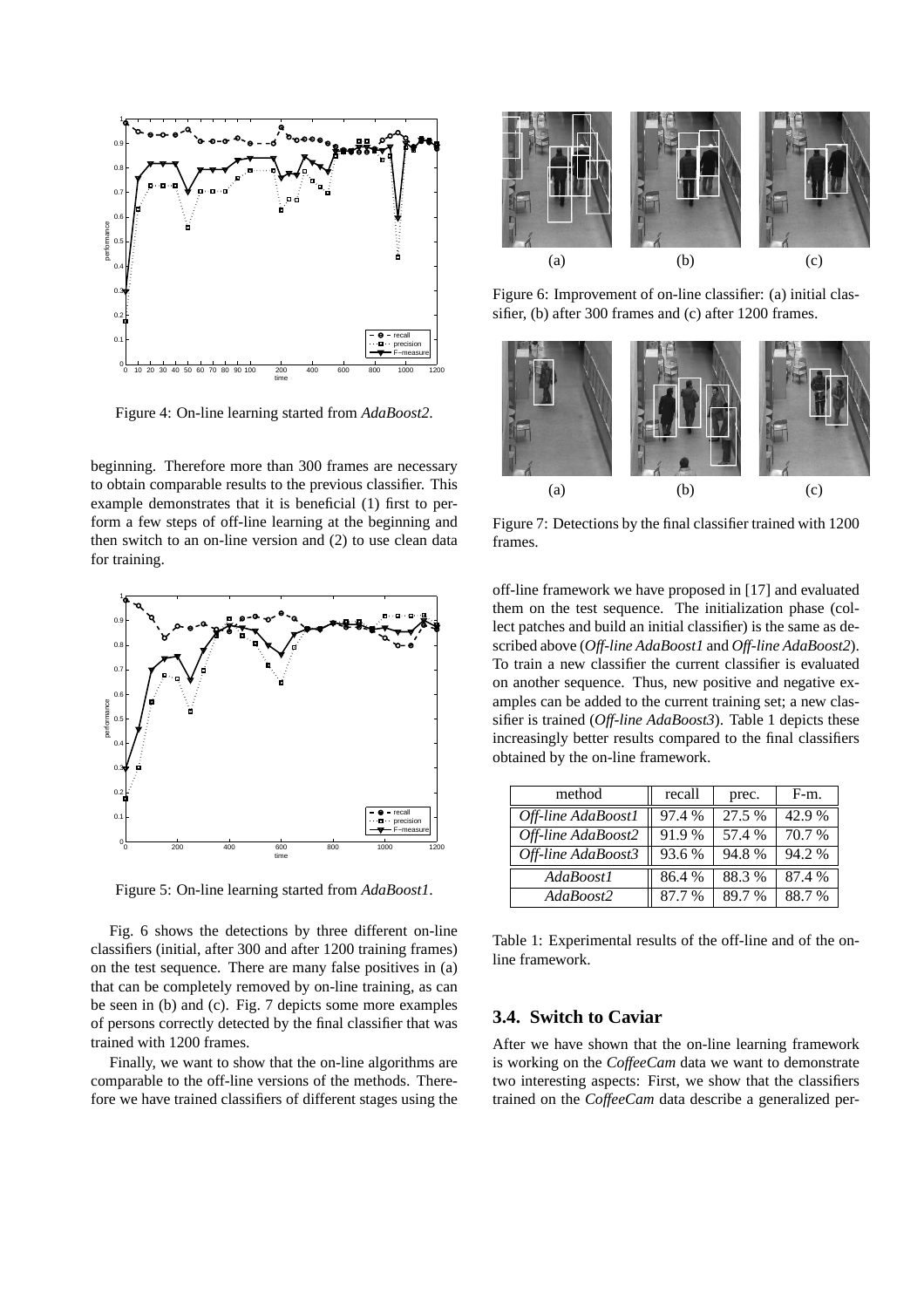son model. Therefore Fig. 8 depicts the performance of the classifiers while training them on *CoffeeCam* training data and evaluating them on the *Caviar* test sequence. One can clearly see that the precision (and therefore the F-measure) is improved by on-line training while the recall is roughly constant. This shows that a person model is learned that generalizes over specific setups.



Figure 8: Performance of *CoffeeCam* classifier evaluated on *Caviar* test set.

Second, we demonstrate that the on-line learning framework is able to adapt to a completely different scene. Therefore we perform on-line training on the *Caviar* data set starting with a classifier obtained by the *CoffeeCam* training. Due to the compression noise a new model for appearance is required. Furthermore motion detection can not be applied to the *Caviar* data set, because the quality of the motion blobs is too bad for classifying based on size and aspect ratio restrictions only. Since the shape model is more robust (holes etc.), the shape model estimated from the *CoffeeCam* data can be used to collect patches for generating an appearance based PCA model. The PCA models (appearance and shape) were updated using the incremental PCA later on.

Fig. 9 depicts the evaluation results of this experiment. The main improvement is achieved within the first 100 frames (false positives in the background). The precision (and therefore the F-measure) can be clearly increased. Please note that the obtained performance of approx. 60% detection rate might look quite low, but this is actually quite good considering the given ground truth. If we exclude all persons that are not at least 50% visible we get a detection rate of approx. 79%.

The noisy behavior of the curves can be explained by the nature of on-line learning and the way we perform the evaluation. We have a fixed test set, therefore it may happen that particular cases occurring in the test set are not occurring in the training sequence for some time. Thus, the classifier



Figure 9: Performance of Caviar *on-line* learning.

will not perform well on this particular data, i.e., if this happens to parts of the background that are visible most of the time.

Finally, we show in Fig. 10 some detections when the final classifier that was trained with 1200 frames is applied on the test sequence.



Figure 10: Detections by the final classifier trained with 1200 frames.

## **4. Summary and Conclusions**

In this paper we have presented an on-line conservative learning framework that avoids hand labeling of training data. This framework has been used on two challenging person detection tasks. We have demonstrated that on-line learning obtains comparable results to off-line learning. We have also shown that we can adapt (i.e, reducing the num